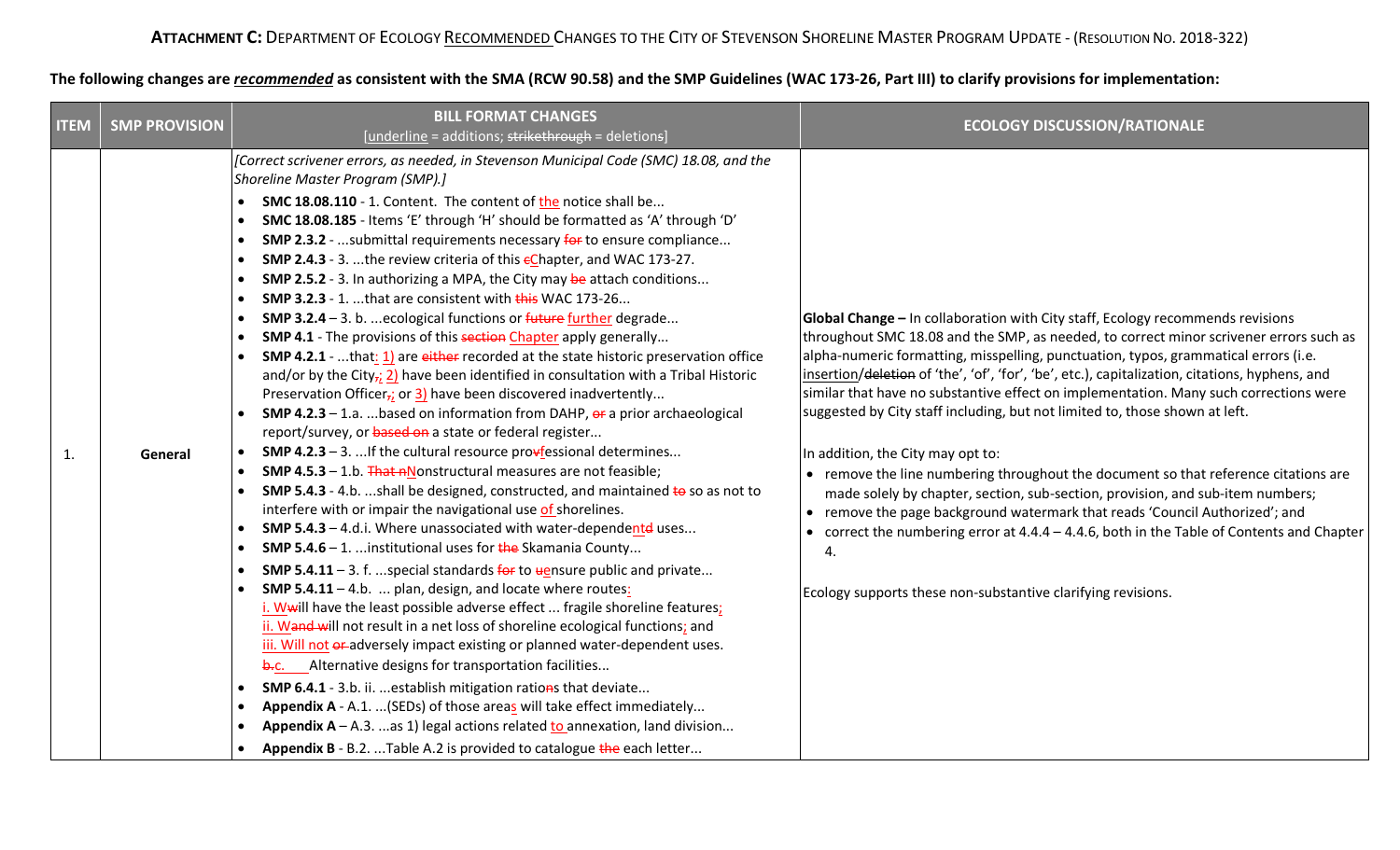| <b>ITEM</b> | <b>SMP PROVISION</b>                               | <b>BILL FORMAT CHANGES</b><br>[underline = additions; strikethrough = deletions]                                                                                                                                                                                                                                                                                                                                                                                                                                                                                                                                                                                                                                                                                                              | <b>ECOLOGY DISCUSSION/RATIONALE</b>                                                                                                                                                                                                                                                                                                                                                                                                                                                                                                                                                                                                                                                                                                                                                                                                                                                                    |
|-------------|----------------------------------------------------|-----------------------------------------------------------------------------------------------------------------------------------------------------------------------------------------------------------------------------------------------------------------------------------------------------------------------------------------------------------------------------------------------------------------------------------------------------------------------------------------------------------------------------------------------------------------------------------------------------------------------------------------------------------------------------------------------------------------------------------------------------------------------------------------------|--------------------------------------------------------------------------------------------------------------------------------------------------------------------------------------------------------------------------------------------------------------------------------------------------------------------------------------------------------------------------------------------------------------------------------------------------------------------------------------------------------------------------------------------------------------------------------------------------------------------------------------------------------------------------------------------------------------------------------------------------------------------------------------------------------------------------------------------------------------------------------------------------------|
| 2.          | General                                            | 2.9.1 Nonconforming Use & Development - Purpose - Applicability - Criteria<br>2. Nonconforming uses and developments on Stevenson's shorelines shall meet the<br>standards of the City of Stevenson Zoning Code, SMC 17.44 - Nonconforming Uses (Said<br>provisions include all amendments adopted through February 27th, 2017, the effective<br>date of Ordinance 2017-1103), with the following exceptions:<br>5.4.13 Unlisted Uses<br>2. Process. To the extent practicable, the interpretation of uses under this SMP shall be<br>guided by the Zoning Code's provisions related to interpretation of uses at SMC 17.12.020<br>(Said provisions include all amendments adopted through February 27th, 2017, the<br>effective date of Ordinance 2017-1103), provided that                  | City staff suggested edit to include specific reference to City Zoning Code provisions that<br>apply in shoreline jurisdiction.<br>Ecology supports these clarifying revisions.                                                                                                                                                                                                                                                                                                                                                                                                                                                                                                                                                                                                                                                                                                                        |
| 3.          | <b>SMC 18.08</b><br><b>Shoreline</b><br>Management | .020 Shoreline Master Program and Map Adoption.<br>A. There is made a part of this chapter a management plan which shall be known as the<br>"Stevenson Shoreline Master Management Program" or "SMP," adopted<br>[date] , as well as a map which shall be officially known as the "Stevenson<br>Shoreline Environment Designation Map." These documents shall be made available to<br>the general public upon request.<br>.050 Applicability of Provisions, Shorelines Designated.<br>A. Unless specifically exempted by state statute, all proposed uses and development<br>occurring within shoreline jurisdiction must conform to chapter 90.58 RCW, the Shoreline<br>Management Act, and the Stevenson Shoreline Master Management Program.                                               | In collaboration with City staff, Ecology recommends these text revisions for accuracy and<br>internal consistency.<br>Master - The submitted SMP document is titled Shoreline Master Program, consistent<br>with the requirements of SMA and WAC. Also, SMP 1.1 Title establishes the name as<br>Stevenson Shoreline Master Program. The SMP document title page, page header, sub-<br>section headers and body text all use the SMA term. Our use of the term 'master program'<br>is intended to indicate that an SMP has both goals & policies as planning components as<br>well as specific regulatory standards.<br>Date - Insertion of the Council final adoption date for accuracy before sending a final<br>clean-copy version of the SMP to Ecology; City may opt to also include Ordinance Number.<br>Stevenson - Insertion of the City's name to the SED Map title provides better clarity. |
| 4.          | <b>SMC 18.08</b><br>Shoreline<br>Management        | .050 Applicability of Provisions, Shorelines Designated.<br>B. This chapter applies to all areas within shoreline jurisdiction as designated in the SMP,<br>including:<br>1. That portion of the Columbia River shoreline which lies within city limits. This chapter<br>will apply to any Columbia River shoreline which is annexed into the city; provided, the<br>annexed shoreline has been predesignated within the SMP. The entire Columbia River<br>shoreline is a Shoreline of State-Wide Significance;<br>2. The Rock Cove shoreline;<br>3. That portion of the Rock Creek shoreline which lies within city limits. This chapter will<br>apply to any Rock Creek shoreline which is annexed into the city; provided, the annexed<br>shoreline has been predesignated within the SMP. | The SMP will apply to any jurisdictional areas of the Columbia River, Rock Creek, or Ashes<br>Lake upon annexation into the City regardless of predesignation. Per WAC 173-26-211(2.e)<br>and SMP A.5.6, any area not predesignated (i.e. undesignated) would simply default to the<br>Urban Conservancy SED until formally designated by way of an SMP amendment. By<br>predesignating areas in the Urban Area Boundary, the City simply minimizes the chance of<br>relying on this default requirement and eliminates the need for an SMP amendment.<br>Ecology recommends revisions for accuracy & clarity.                                                                                                                                                                                                                                                                                         |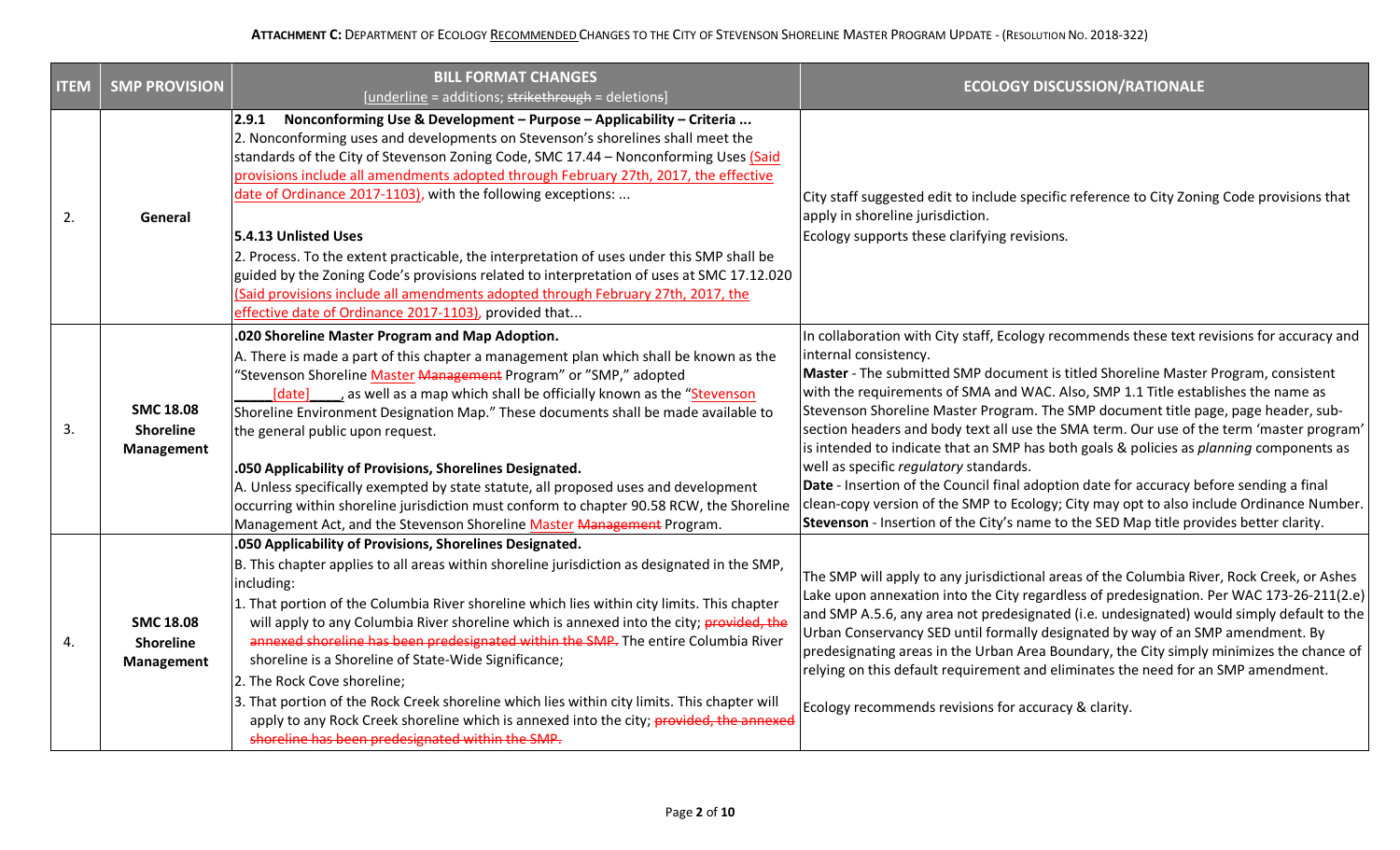| <b>ITEM</b> | <b>SMP PROVISION</b>                               | <b>BILL FORMAT CHANGES</b><br>[underline = additions; strikethrough = deletions]                                                                                                                                                                                                                                                                     | <b>ECOLOGY DISCUSSION/RATIONALE</b>                                                                                                                                                                                                                                                                                                                                                                                                                                                                   |
|-------------|----------------------------------------------------|------------------------------------------------------------------------------------------------------------------------------------------------------------------------------------------------------------------------------------------------------------------------------------------------------------------------------------------------------|-------------------------------------------------------------------------------------------------------------------------------------------------------------------------------------------------------------------------------------------------------------------------------------------------------------------------------------------------------------------------------------------------------------------------------------------------------------------------------------------------------|
|             |                                                    | 4. Any portion of the Ashes Lake shoreline which is annexed into the city; provided, the<br>annexed shoreline has been predesignated within the SMP.                                                                                                                                                                                                 |                                                                                                                                                                                                                                                                                                                                                                                                                                                                                                       |
| 5.          | <b>SMC 18.08</b><br><b>Shoreline</b><br>Management | SMC 18.08.120 Permits-Fees.<br>A. An application for an approval under this chapter shall be accompanied by an<br>application fee payable to the City in an amount established and periodically adjusted by<br>the City Council.<br>B. Fees are not refundable.<br>E. Payment of an application fee does not guarantee that a permit will be issued. | Revision suggested by City staff to reflect newly adopted 2020 permit fee refund policy.<br>Ecology supports this edit.                                                                                                                                                                                                                                                                                                                                                                               |
|             |                                                    | [Update the members listed for City Council, Local Advisory Committee, and Planning<br>Commission]                                                                                                                                                                                                                                                   | Listed Members - Clarifying edits suggested by City staff to ensure all city elected and<br>appointed volunteers involved in the SMP to date are recognized.<br>Ecology supports this edit.                                                                                                                                                                                                                                                                                                           |
| 6.          | <b>SMP</b><br>Acknowledgements                     | <b>State Staff-Support</b><br>This Comprehensive Shoreline Master Program Update amendment is made possible by<br>Washington State Department of Ecology Grant G1200-044 and SEASMP-StevPW-02230,<br>with the assistance of Michelle McConnell, Regional Shoreline Planner                                                                           | <b>State Support</b> - City staff suggested and Ecology supports these recommended revisions<br>to modify the sub-title, and rephrase text as an SMP amendment to reflect the combined<br>effort to satisfy both the comprehensive update and periodic review requirements. The<br>2019 - 21 Periodic Review grant Agreement number should also be reflected by similar<br>text reference on the Cover Page.<br>Ecology supports this edit.                                                           |
| 7.          | <b>SMP Page Header</b>                             | City of Stevenson<br><b>Cirty Council Authorized Draft Staff Clean-Up Draft</b><br>2018 Shoreline Master Program<br>September December 202118                                                                                                                                                                                                        | Global change - City staff suggested and Ecology supports these recommended revisions<br>to the Page Header text throughout the document to accurately reflect the final adopted<br>version SMP; this text should agree with any similar text references on the cover page and<br>at SMC 18.08. Per City discretion, Page Header text could use: document name without a<br>date; include the Council final adoption date; include the Ecology final approval date; OR<br>include the Effective Date. |
| 8.          | <b>SMP Table of</b><br><b>Contents</b>             | 2.5 Exemptions from Shoreline Substantial Development Permits Minor Project<br><b>Authorizations</b><br>2.5.1 Exemptions Minor Project Authorizations - Interpretation and Guidelines<br>2.5.2 Statement of Exemption Process Minor Project Authorization Process                                                                                    | As written, the phrasing is internally inconsistent with Chapter 2 text that uses the term<br>"Minor Project Authorization' at 2.5, 2.5.1, and 2.5.2.<br>Ecology recommends revision to have the Table of Contents match the language used in<br>the body of the SMP.                                                                                                                                                                                                                                 |
| 9.          | 1.1 Title                                          | This document shall be known and may be cited as the Stevenson 2018 Shoreline Master<br>Program (SMP).                                                                                                                                                                                                                                               | 2018 was the local approval date, not the effective date that will be determined by City's<br>final adoption by ordinance and Ecology's final action. Ecology recommends revision for<br>accuracy and internal consistency.                                                                                                                                                                                                                                                                           |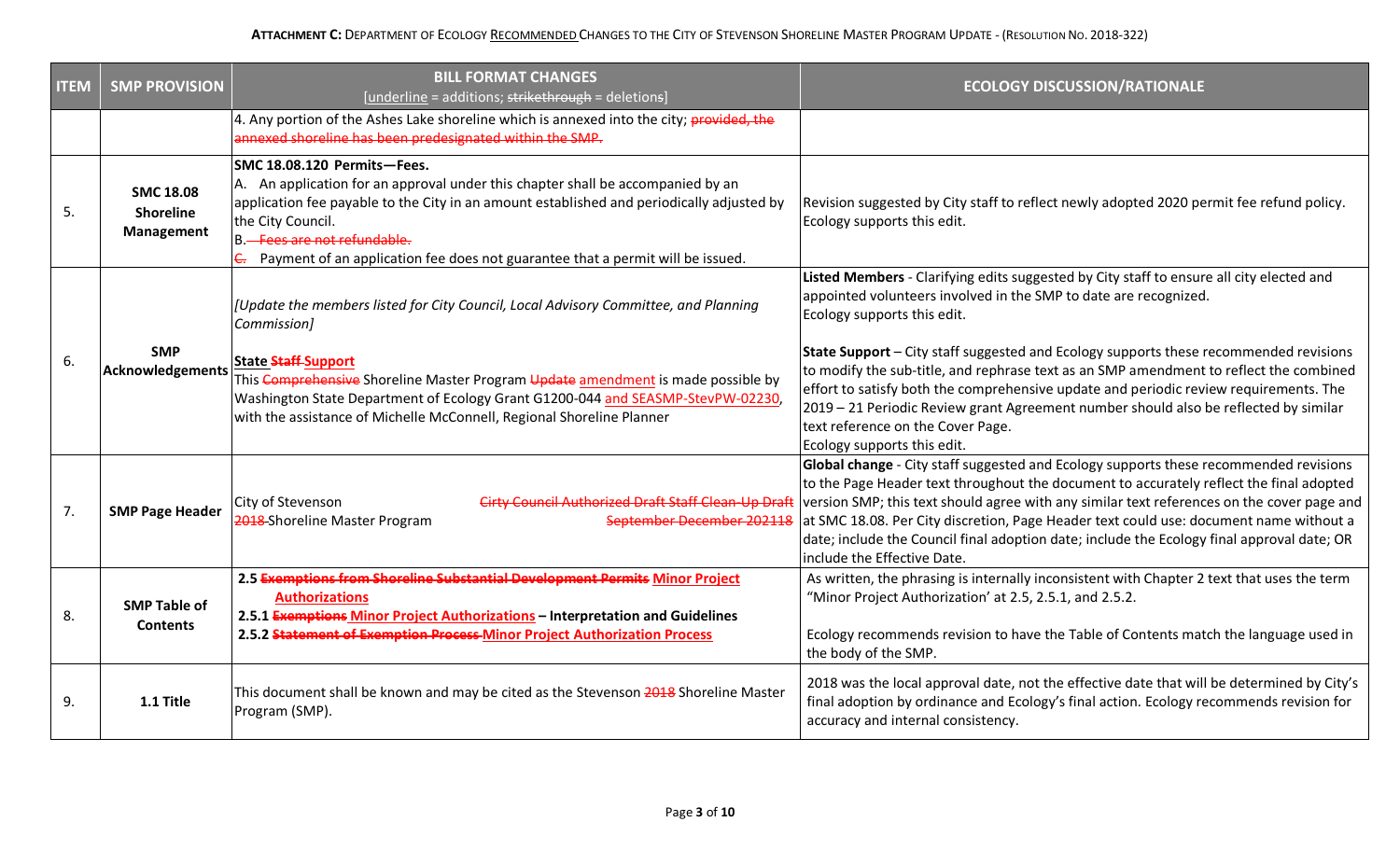| <b>ITEM</b> | <b>SMP PROVISION</b>                                                             | <b>BILL FORMAT CHANGES</b>                                                                                                                                                                                                                                                                                                                                                                                                                                                                                                                                                                                                                                                                                                                                                                                                                                                                                                                                                                                                                                                                                                                                                                                                                                                                                                                                                                                                                                                 | <b>ECOLOGY DISCUSSION/RATIONALE</b>                                                                                                                                                                                                                                                                                                                                                                                                                                                                                                                                                                                                                                                                                                                                                                                                                                        |
|-------------|----------------------------------------------------------------------------------|----------------------------------------------------------------------------------------------------------------------------------------------------------------------------------------------------------------------------------------------------------------------------------------------------------------------------------------------------------------------------------------------------------------------------------------------------------------------------------------------------------------------------------------------------------------------------------------------------------------------------------------------------------------------------------------------------------------------------------------------------------------------------------------------------------------------------------------------------------------------------------------------------------------------------------------------------------------------------------------------------------------------------------------------------------------------------------------------------------------------------------------------------------------------------------------------------------------------------------------------------------------------------------------------------------------------------------------------------------------------------------------------------------------------------------------------------------------------------|----------------------------------------------------------------------------------------------------------------------------------------------------------------------------------------------------------------------------------------------------------------------------------------------------------------------------------------------------------------------------------------------------------------------------------------------------------------------------------------------------------------------------------------------------------------------------------------------------------------------------------------------------------------------------------------------------------------------------------------------------------------------------------------------------------------------------------------------------------------------------|
| 10.         | 1.3 Shoreline<br><b>Jurisdiction</b>                                             | [underline = additions; strikethrough = deletions]<br>1.3.2 Applicable Shoreline Jurisdiction in Stevenson<br>The extent of the shoreline jurisdiction shall be determined for specific project proposals<br>based on the actual location of the OHWM, floodway, and the presence and delineated<br>boundary of associated wetlands as may be determined on a site-by-site basis based on<br>adopted definitions and technical criteria. The 2018 city limits of Stevenson includes<br>1.3.3 Shoreline Environment Designation Map<br>The approximate shoreline jurisdictional area and the Shoreline Environment Designations<br>(SEDs) are delineated on the map(s), hereby incorporated as a part of this SMP that shall<br>be known as the "Stevenson Shoreline Environment Designation Map" (See Appendix A).<br>The boundaries of the shoreline jurisdiction on the maps are approximate. The actual<br>extent of shoreline jurisdiction for specific project proposals shall be based upon the<br>actual location of the OHWM, floodway, and the presence and delineated boundaries of<br>associated wetlands as determined after an on-site inspection and based on the<br>definitions provided in accordance with SMP Sections 1.3.1 and 1.3.2, Chapter 3, Chapter<br>7, and in accordance with RCW 90.58.030.                                                                                                                                                    | 1.3.2 - Revision suggested by City staff to delete duplicate language also addressed in the<br>next sub-section.<br>1.3.3 - Revisions suggested by City staff for clarity and to consolidate duplicative<br>language.<br>Ecology supports these clarifying revisions.                                                                                                                                                                                                                                                                                                                                                                                                                                                                                                                                                                                                      |
| 11.         | 1.5 Shoreline<br><b>Master Program</b><br><b>Applicability to</b><br>Development | The SMP shall apply to all land and waters under the jurisdiction of Stevenson as identified<br>in SMP Sections 1.3.1, 1.3.2, and 1.3.3 above. If the provisions of the SMP conflict with<br>other applicable local ordinances, policies, and regulations, the requirement that most<br>supports the provisions of the SMA as stated in RCW 90.58.020 and that provide the<br>greatest protection of shoreline ecological resources shall apply, as determined by the<br><b>Shoreline Administrator.</b><br>This SMP shall apply to every person <i>(i.e.</i> individual, <i>firm</i> , partnership, corporation,<br>association, organization, corporation-cooperative, public or municipal corporation, or<br>agency of the local or state or local governmental unit however designated) agency, public<br>or municipal corporation, or other non-federal entity that uses, develops, owns, leases, or<br>administers lands, wetlands, or waters that fall under the jurisdiction of the SMA. The SMP<br>shall not apply to federal agency activities on federal lands.<br>SPlease see SMP Chapter 2 below for more information<br>1.6 Relationship to Other Plans and Regulations<br>Applicants must also comply with the Stevenson Comprehensive Plan and any applicable<br>subarea plan. If the provisions of the SMP conflict with other applicable local ordinances,<br>policies, and regulations, the requirement that most supports the provisions of the SMA as | Conflicting Provisions - As suggested by City staff, move this 1.5 text to next section 1.6<br>as a more intuitive location for addressing SMP relationship to other plans and<br>regulations.<br>Ecology supports this clarifying edit.<br>Applicability - City staff suggested text revisions to better reflect RCW 90.58.030<br>Definitions:<br>(1)(e) "Person" means an individual, partnership, corporation, association, organization,<br>cooperative, public or municipal corporation, or agency of the state or local governmental unit<br>however designated.<br>Ecology supports this clarifying edit with the added insertion of 'uses'.<br>1.6 - As suggested by City staff, move text from the previous section 1.5 as a more<br>intuitive location for addressing SMP relationship to other plans and regulations.<br>Ecology supports this clarifying edit. |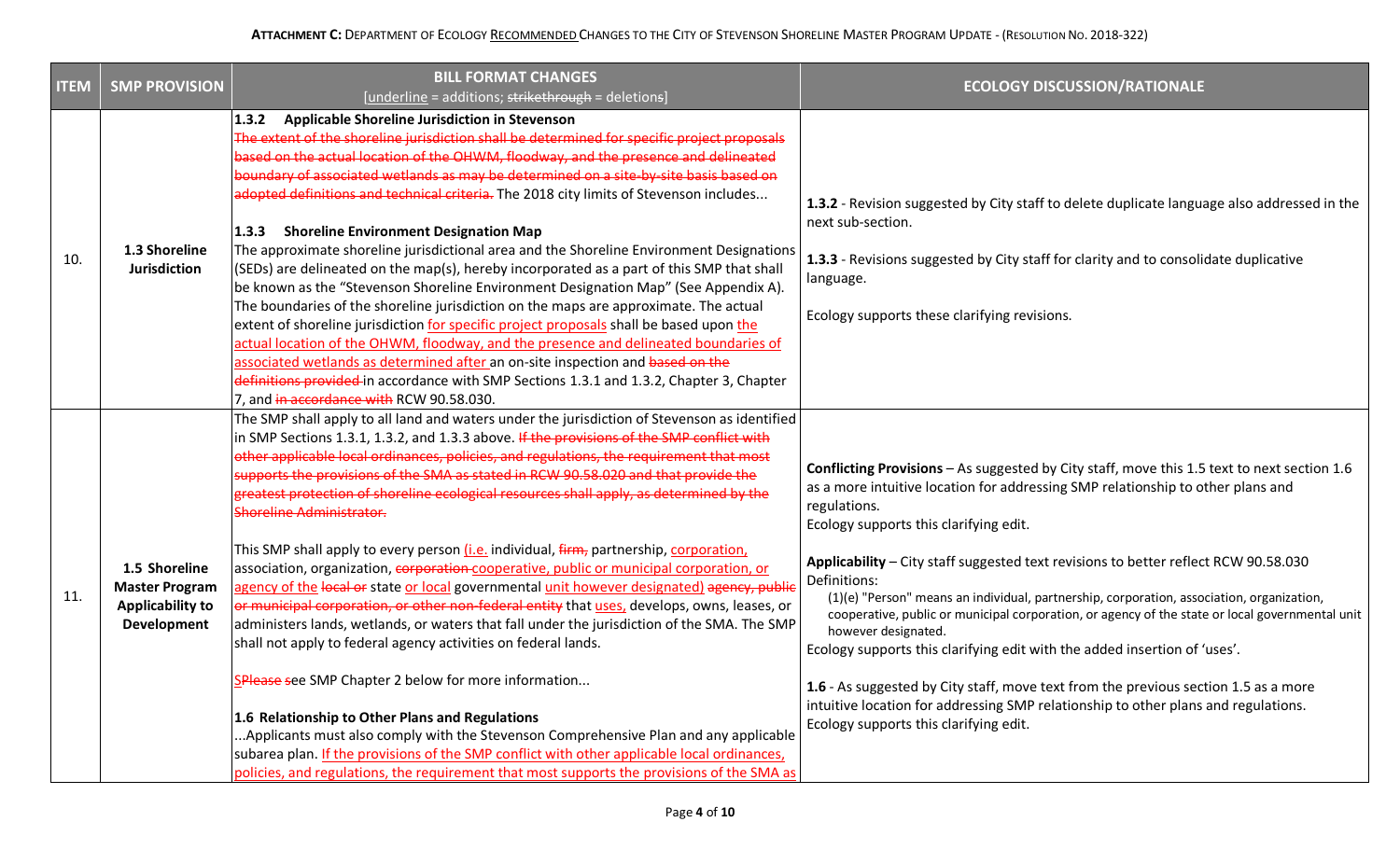| <b>ITEM</b> | <b>SMP PROVISION</b>                                                          | <b>BILL FORMAT CHANGES</b><br>[underline = additions; strikethrough = deletions]                                                                                                                                                                                                                                                                                                                                                                                                                                                                                                                                                                                                                                                                                                                                                                                                                                                 | <b>ECOLOGY DISCUSSION/RATIONALE</b>                                                                                                                                                                                                                                                                                            |
|-------------|-------------------------------------------------------------------------------|----------------------------------------------------------------------------------------------------------------------------------------------------------------------------------------------------------------------------------------------------------------------------------------------------------------------------------------------------------------------------------------------------------------------------------------------------------------------------------------------------------------------------------------------------------------------------------------------------------------------------------------------------------------------------------------------------------------------------------------------------------------------------------------------------------------------------------------------------------------------------------------------------------------------------------|--------------------------------------------------------------------------------------------------------------------------------------------------------------------------------------------------------------------------------------------------------------------------------------------------------------------------------|
|             |                                                                               | stated in RCW 90.58.020 and that provide the greatest protection of shoreline ecological<br>resources shall apply, as determined by the Shoreline Administrator. The City's Shoreline<br>Administrator or designee                                                                                                                                                                                                                                                                                                                                                                                                                                                                                                                                                                                                                                                                                                               |                                                                                                                                                                                                                                                                                                                                |
| 12.         |                                                                               | 2.4.1 Permission Required<br>2.4 Permit Process 2. Activities excepted exempt from obtaining permission under this SMP include projects:                                                                                                                                                                                                                                                                                                                                                                                                                                                                                                                                                                                                                                                                                                                                                                                         | Ecology recommends revision for accuracy and internal consistency. Only WAC 173-27-<br>040 lists SDP exemptions, the items listed here are exceptions to local review. As written<br>the wording is internally inconsistent with the SDP exemptions addressed at SMP 2.5 and<br>could cause confusion during implementation.   |
| 13.         | 2.5 Minor Project<br><b>Authorizations</b><br>(MPA)                           | <b>Minor Project Authorizations - Interpretation &amp; Guidelines</b><br>2.5.1<br>1. Exemptions-as required by State law-shall be construed narrowly. Only those<br>developments that meeting the precise terms of one or more of the state-process<br>exemptions listed in WAC 173-27-040 may be reviewed as a Minor Project Authorization<br>instead of as a SSDP.<br>5. An exemption from the state's SSDP process is not an exemption from compliance<br>with the SMA (RCW 90.58), this SMP, or any other regulatory requirements. To be<br>authorized, all uses and developments must be consistent with the policies and provisions<br>of this SMP and the SMA. Exemptions must still achieve comply with no net loss of                                                                                                                                                                                                   | Minor clarifying edits suggested by City staff for improved grammar/phrasing.<br>Ecology supports these edits.<br>See also Required Changes to 2.5 in Attachment B.                                                                                                                                                            |
| 14.         | 3. Shoreline<br><b>Environment</b><br><b>Designation</b><br><b>Provisions</b> | 3.1 Introduction<br>The state SMP guidelines require that Shoreline Environment Designations be assigned to<br>shoreline areas according to their function, existing land uses, and the goals and<br>aspirations of the community. For those unfamiliar with the Shoreline Management Act<br>(SMA), a Shoreline Environment Designation 5 (SED) is similar to the more common<br>concept of a zoning district. Consistent with the City's requirements under the SMA, this<br>chapter provides a system SEDs which mirror those outlined in the SMP guidelines and<br>overlay other zoning district requirements. The locations of the City's SEDs are described<br>in and depicted on the map of shoreline jurisdiction and environment designations in<br>Appendix A-including descriptions of parallel environments, waterbody-specific<br>interpretations, a parcel guide, and criteria to clarify boundary interpretations. | Additional language here would help the reader to recognize the Appendix has additional<br>provisions related to the text of Chapter 3.<br>Ecology recommends revision for clarity, as related to WAC 173-26-211(2.e)                                                                                                          |
| 15.         | <b>4.3 Environmental</b><br><b>Protection &amp; No</b><br><b>Net Loss</b>     | 4.3.2 Regulations<br>5. Mitigating for Impacts. When impacts related to a proposal require mitigation, the<br>following shall apply:<br>a. The proposal shall achieve no net loss of ecological functions.                                                                                                                                                                                                                                                                                                                                                                                                                                                                                                                                                                                                                                                                                                                       | There is frequent confusion between:<br>compensatory mitigation that is required to offset the impacts of a permitted<br>project; and<br>voluntary restoration conducted at-will solely for the improvement of degraded<br>$\bullet$<br>or impaired shorelines as an action separate from any new use/development<br>activity. |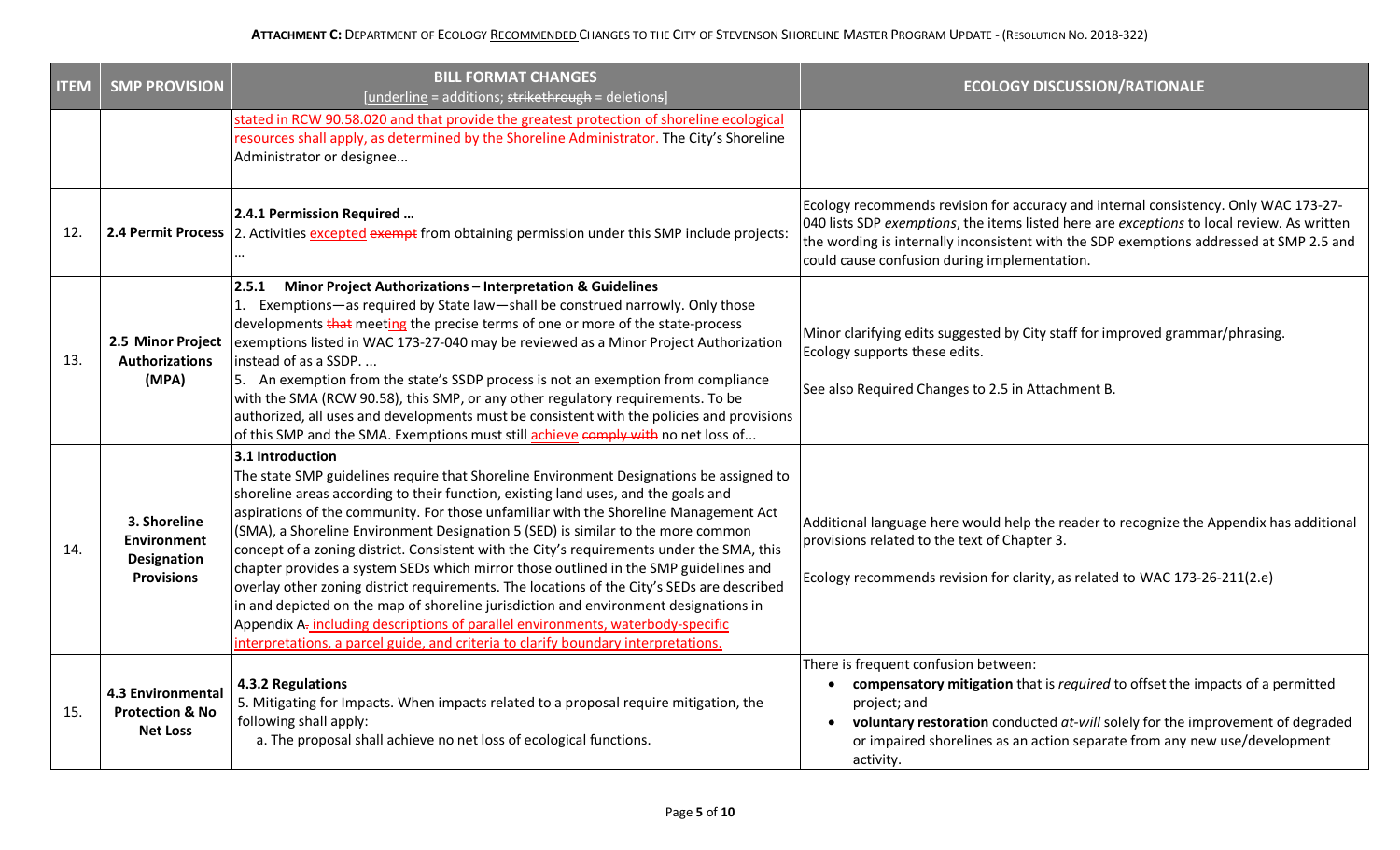| <b>ITEM</b> | <b>SMP PROVISION</b>                 | <b>BILL FORMAT CHANGES</b><br>[underline = additions; strikethrough = deletions]                                                                                                                                                                                                                                                                                                                                                                                                                                                                                                                                                                                                                                                                                                                                                                         | <b>ECOLOGY DISCUSSION/RATIONALE</b>                                                                                                                                                                                                                                                                                                                                                                                                                                                                                                                                                                                                                                                                                                                                                                                                                                                                                                                                                                                                                                                                                                                                                                                                                                                                                                                                                                                                                                                                                                                                                                                                              |
|-------------|--------------------------------------|----------------------------------------------------------------------------------------------------------------------------------------------------------------------------------------------------------------------------------------------------------------------------------------------------------------------------------------------------------------------------------------------------------------------------------------------------------------------------------------------------------------------------------------------------------------------------------------------------------------------------------------------------------------------------------------------------------------------------------------------------------------------------------------------------------------------------------------------------------|--------------------------------------------------------------------------------------------------------------------------------------------------------------------------------------------------------------------------------------------------------------------------------------------------------------------------------------------------------------------------------------------------------------------------------------------------------------------------------------------------------------------------------------------------------------------------------------------------------------------------------------------------------------------------------------------------------------------------------------------------------------------------------------------------------------------------------------------------------------------------------------------------------------------------------------------------------------------------------------------------------------------------------------------------------------------------------------------------------------------------------------------------------------------------------------------------------------------------------------------------------------------------------------------------------------------------------------------------------------------------------------------------------------------------------------------------------------------------------------------------------------------------------------------------------------------------------------------------------------------------------------------------|
|             |                                      | b. The City shall not require mitigation in excess of that necessary to assure the<br>proposal 1) results in no net loss of ecological function and 2) does not have a<br>significant adverse impact on other shoreline functions fostered by this SMP.<br>c. Compensatory mitigation shall give preference to measures that replace the<br>impacted function directly and in the immediate vicinity of the impact. However,<br>alternative compensatory mitigation identified in the Restoration Plan or within<br>located elsewhere in the same reach or watershed that addresses limiting factors or<br>identified critical needs for shoreline resource conservation may be authorized,<br>including appropriate actions identified in the Restoration Plan.<br>d. Unless waived by the City, authorization of compensatory mitigation shall require | The SMP requires the former per the mitigation sequence, and supports/encourages the<br>implementation of the Restoration Plan (RP) as a non-regulatory companion to the SMP.<br>However, a unique circumstance could potentially occur where an action identified in the<br>$ RP$ may be just the right fit to meet a project's mitigation requirement, and may be<br>conducted as such. Otherwise, mitigation and restoration are separate.<br>Ecology recommends revisions for added clarity.<br>See also Required Changes to 4.3.2 in Attachment B.                                                                                                                                                                                                                                                                                                                                                                                                                                                                                                                                                                                                                                                                                                                                                                                                                                                                                                                                                                                                                                                                                          |
| 16.         | 4.5 Flood Hazard<br><b>Reduction</b> | 4.5.1 Applicability<br>1. The provisions of this section and the critical areas protections above apply in addition<br>to the regulations for frequently flooded areas in SMC 18.13 and the floodplain<br>management regulations in SMC 15.24, including reliance on the established FEMA FIRMs,<br>as amended and the critical areas protections above.                                                                                                                                                                                                                                                                                                                                                                                                                                                                                                 | The existing text is acceptable as written. However in collaboration with City staff, Ecology<br>recommends revision to add a soft reference to other applicable City regulations as a<br>courtesy to the reader, and to help avoid confusion about use of the most current FIRMs.<br>This way any future City updates to the maps adopted by the Flood Regulations will not<br>require further revisions to the SMP. Sentence reorganization suggested for clarity/better<br>phrasing.<br>18.13.105 - Critical area-Frequently flooded areas.<br>A. Classification and Designation. All lands identified in the Federal Emergency Management<br>Agency (FEMA) FIRMs, as amended and approved by the city as being within Zone A, are<br>designated as frequently flooded areas.<br>B. Performance Standards. All development within designated frequently flooded areas shall<br>comply with the city of Stevenson Floodplain Management Regulations, Chapter 15.24, as now<br>or hereafter amended.<br>15.24.040 - Basis for establishing the areas of special flood hazard.<br>The areas of special flood hazard identified by the Federal Insurance Administration as Zone A<br>as shown on the Flood Insurance Rate Map for City of Stevenson, WA, Community No. 530161<br>A, Panels 01-02, dated July 17, 1986 and Skamania County Washington, Community No.<br>530160, Panel 425, dated August 5, 1986, including any revisions thereto, and any revisions<br>hereafter, are adopted by reference and declared to be a part of this chapter. The Flood<br>Insurance Rate Map is on file at City Hall, 7121 East Loop Road, Stevenson, WA. |
| 17.         | <b>4.6 Public Access</b>             | 4.6.2 Policies<br>5. New development should identify and preserve key shoreline views and avoid<br>obstructing such views from public areas.                                                                                                                                                                                                                                                                                                                                                                                                                                                                                                                                                                                                                                                                                                             | As written, the sentence is unclear – add missing word 'obstructing'.<br>In consultation with City staff, Ecology recommends revision for added clarity.                                                                                                                                                                                                                                                                                                                                                                                                                                                                                                                                                                                                                                                                                                                                                                                                                                                                                                                                                                                                                                                                                                                                                                                                                                                                                                                                                                                                                                                                                         |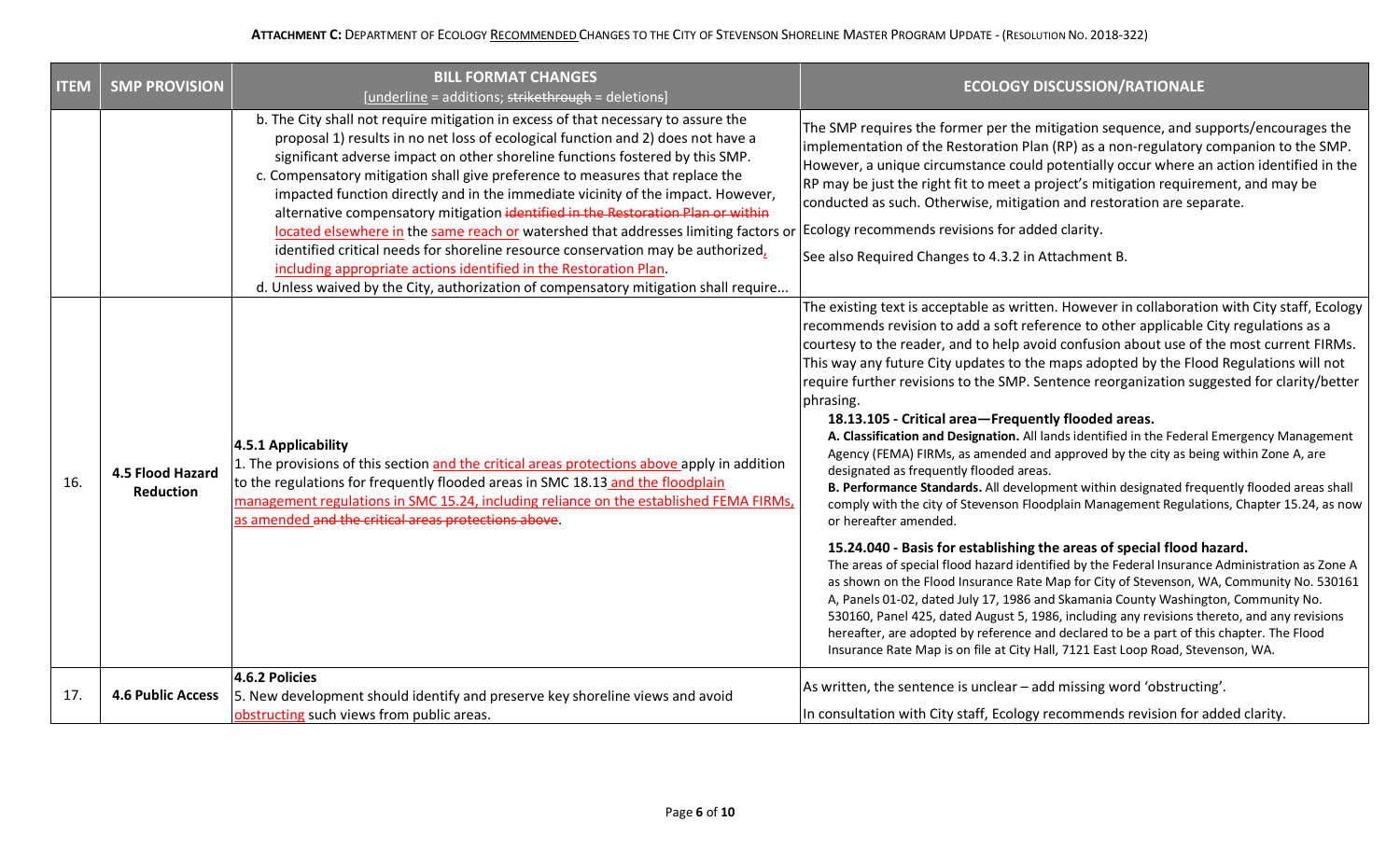| <b>ITEM</b> | <b>SMP PROVISION</b>                                                       | <b>BILL FORMAT CHANGES</b><br>[underline = additions; strikethrough = deletions]                                                                                                                                                                                                                                                                                                                                                                                                                                                                                                                                                                                                                                                                                                                      | <b>ECOLOGY DISCUSSION/RATIONALE</b>                                                                                                                                                                                                                                                                                                                                                                                                                                        |
|-------------|----------------------------------------------------------------------------|-------------------------------------------------------------------------------------------------------------------------------------------------------------------------------------------------------------------------------------------------------------------------------------------------------------------------------------------------------------------------------------------------------------------------------------------------------------------------------------------------------------------------------------------------------------------------------------------------------------------------------------------------------------------------------------------------------------------------------------------------------------------------------------------------------|----------------------------------------------------------------------------------------------------------------------------------------------------------------------------------------------------------------------------------------------------------------------------------------------------------------------------------------------------------------------------------------------------------------------------------------------------------------------------|
| 18.         | <b>4.6 Public Access</b>                                                   | 4.6.3 Regulations<br>9.c. The City may require specific public access improvements (e.g., public viewing decks,<br>etc.) as mitigation in lieu of more significant modifications to site and building design<br>when the Planning Commission determines that finds such modifications would be an<br>unreasonable financial burden on the applicant.<br>10. Where there is a conflict between water-dependent shoreline uses or physical public<br>access and maintenance of views from public properties or substantial numbers of<br>residences that cannot be resolved using the techniques in Regulation 9 above, the water-<br>dependent uses and physical public access shall have priority, unless there is the Planning<br>Commission finds a compelling reason to the contrary.              | Revisions suggested by City staff for clarity.<br>Ecology supports these edits.<br>See also Required Changes to 4.6.3 in Attachment B.                                                                                                                                                                                                                                                                                                                                     |
| 19.         | 4.7 Water Quality<br>& Non-Point<br><b>Source Pollution</b>                | 4.7.3 Regulations<br>2. Design, construction and operation of shoreline uses and developments shall<br>incorporate measures to protect and maintain surface and groundwater quantity and<br>quality in accordance with all applicable laws, so that significant impacts to aesthetic<br>qualities or recreational opportunities do not occur. A significant impact to aesthetics or<br>recreation would occur if a stormwater facility and appurtenant accessory structures<br>(e.g., fences or other features) have the potential to block or impair a view of shoreline<br>waters from public land or from a substantial number of residences per RCW 90.58.320,<br>or if water quality were visibly degraded so as to discourage normal uses (e.g.,<br>swimming, fishing, boating, viewing, etc.). | In collaboration with a City staff suggested edit to revise the term 'appurtenance',<br>Ecology proposes using the term 'accessory' as more appropriate given that the term<br>'appurtenance' is related to single-family residential uses, per Chapter 7 Definitions.<br>Most water quality threats to humans & wildlife are not 'visible' so any kind of<br>degradation should be avoided, visible or not.<br>Ecology recommends these revisions for accuracy & clarity. |
| 20.         | 5.1 Introduction                                                           | The provisions in this chapter apply to specific uses and types of development that<br>typically occurring in shoreline areas                                                                                                                                                                                                                                                                                                                                                                                                                                                                                                                                                                                                                                                                         | City staff suggested edits for clarity/phrasing.<br>Ecology supports this edit.                                                                                                                                                                                                                                                                                                                                                                                            |
| 21.         | 5.4.3 Boating<br><b>Facilities &amp;</b><br>Overwater<br><b>Structures</b> | 4. Regulations:<br>Installation of boat waste disposal facilities The locations of such facilities shall be<br>considered on an individual basis in consultation with the state departments of Ecology,<br>Fish & Wildlife, Health, Natural Resources, and Parks, and Washington State Department<br>of Natural Resources (DNR) and WDFW, as necessary.                                                                                                                                                                                                                                                                                                                                                                                                                                               | City staff suggested edits for clarity/improved phrasing.<br>Ecology supports these edits.<br>See also Required Changes to 5.4.3.4 in Attachment B.                                                                                                                                                                                                                                                                                                                        |
| 22.         | Industrial                                                                 | 4. Regulations:<br><b>5.4.4 Commercial &amp; b.</b> Prior to approval of water-dependent uses, the Administrator City shall review a<br>proposal for design, layout and operation of the use and shall make specific findings that<br>the use qualifies as a water-dependent use.                                                                                                                                                                                                                                                                                                                                                                                                                                                                                                                     | City staff suggested edit for accuracy based on roles described at Chapter 2.<br>Ecology supports this edit.                                                                                                                                                                                                                                                                                                                                                               |
| 23.         | 5.4.5 Forest<br><b>Practices</b>                                           | 4. Regulations:<br>d.vii. Log Storage. Log storage shall occur outside of shoreline jurisdiction whenever other<br>areas are demonstrated to be feasible. Log storage may occur at industrial sawmill                                                                                                                                                                                                                                                                                                                                                                                                                                                                                                                                                                                                 | City staff suggested edits for clarity/improved phrasing.<br>Ecology supports these edits.                                                                                                                                                                                                                                                                                                                                                                                 |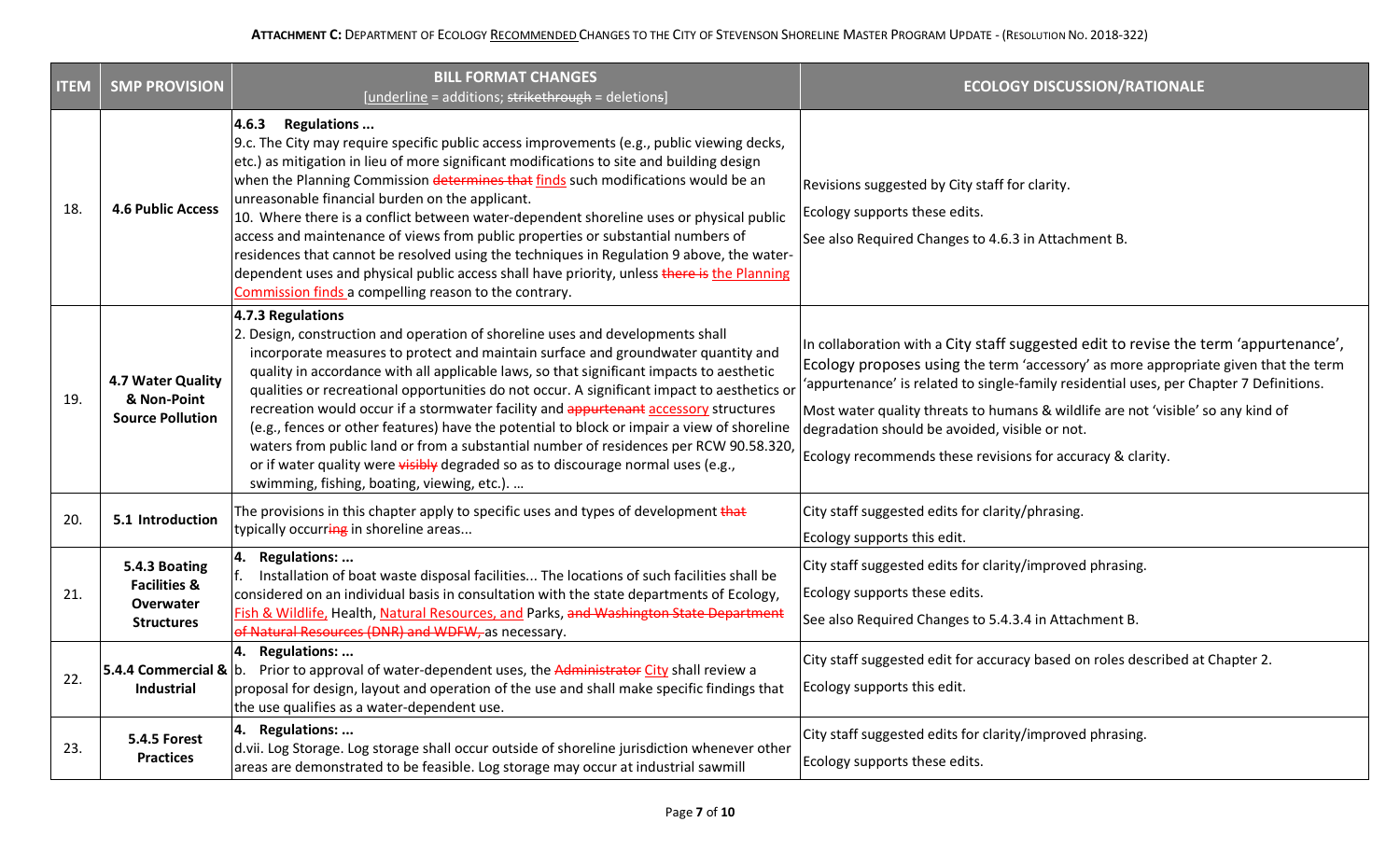| <b>ITEM</b> | <b>SMP PROVISION</b>                | <b>BILL FORMAT CHANGES</b><br>[underline = additions; strikethrough = deletions]                                                                                                                                                                                                                                                                                                                                                                                                                                                                                                                                                                                                                                                                                                                                                                                                                                                                                                                                                                                                                                                               | <b>ECOLOGY DISCUSSION/RATIONALE</b>                                                                                                                                                                                                                                                                                                                                                                                                                                                                                                                                                                                                                                                                                                                                                                                                                                                                                                                                                                                                               |
|-------------|-------------------------------------|------------------------------------------------------------------------------------------------------------------------------------------------------------------------------------------------------------------------------------------------------------------------------------------------------------------------------------------------------------------------------------------------------------------------------------------------------------------------------------------------------------------------------------------------------------------------------------------------------------------------------------------------------------------------------------------------------------------------------------------------------------------------------------------------------------------------------------------------------------------------------------------------------------------------------------------------------------------------------------------------------------------------------------------------------------------------------------------------------------------------------------------------|---------------------------------------------------------------------------------------------------------------------------------------------------------------------------------------------------------------------------------------------------------------------------------------------------------------------------------------------------------------------------------------------------------------------------------------------------------------------------------------------------------------------------------------------------------------------------------------------------------------------------------------------------------------------------------------------------------------------------------------------------------------------------------------------------------------------------------------------------------------------------------------------------------------------------------------------------------------------------------------------------------------------------------------------------|
|             |                                     | operations at previously cleared and improved industrial sites for the purposes of<br>shipment and storage for milling, provided that erosion and sediment control BMPs are<br>implemented in compliance with the Stormwater Management Manual for Western<br>Washington (2014 or as amended).                                                                                                                                                                                                                                                                                                                                                                                                                                                                                                                                                                                                                                                                                                                                                                                                                                                 |                                                                                                                                                                                                                                                                                                                                                                                                                                                                                                                                                                                                                                                                                                                                                                                                                                                                                                                                                                                                                                                   |
|             | 5.4.6 Institutional                 | 3. Policies:<br>d. Institutional developments that abutting the water's edge should provide physical<br>and/or visual public access to the shoreline consistent with SMP Section 4.6.                                                                                                                                                                                                                                                                                                                                                                                                                                                                                                                                                                                                                                                                                                                                                                                                                                                                                                                                                          | 3.d - City staff suggested edits for improved grammar/phrasing.<br>Ecology supports this edit.                                                                                                                                                                                                                                                                                                                                                                                                                                                                                                                                                                                                                                                                                                                                                                                                                                                                                                                                                    |
| 24.         |                                     | 4. Regulations<br>a. Institutional uses shall be designed to prioritize uses such that water-dependent uses                                                                                                                                                                                                                                                                                                                                                                                                                                                                                                                                                                                                                                                                                                                                                                                                                                                                                                                                                                                                                                    | 4.a - As written, the duplicate word appears to be a typo; water-related and water-<br>enjoyment uses are often addressed together.                                                                                                                                                                                                                                                                                                                                                                                                                                                                                                                                                                                                                                                                                                                                                                                                                                                                                                               |
|             |                                     | have preferred shoreline location, followed by water-enjoyment related and water<br>enjoyment uses, with non-water-oriented uses having least priority. This includes, where<br>feasible locating water-related uses landward of water-dependent and water enjoyment<br>uses, and non-water-oriented uses landward of all water-oriented uses.                                                                                                                                                                                                                                                                                                                                                                                                                                                                                                                                                                                                                                                                                                                                                                                                 | In concurrence with a City staff suggested edit, Ecology recommends revision to correct<br>the error.                                                                                                                                                                                                                                                                                                                                                                                                                                                                                                                                                                                                                                                                                                                                                                                                                                                                                                                                             |
| 25.         | 5.4.7 Instream<br><b>Structures</b> | 1. Location Description. Stevenson's shorelines include a variety of illnstream structures<br>includeing dams, irrigation facilities, hydroelectric facilities, utilities, and flood control<br>facilities. Instream structures are important because they provide specific benefits to<br>humans, but also can impact the environment by impeding fish migrations, disrupting<br>waterbody substrate, and changing the flow of waters.                                                                                                                                                                                                                                                                                                                                                                                                                                                                                                                                                                                                                                                                                                        | City staff suggested edits for clarity/phrasing.<br>Ecology supports this edit.                                                                                                                                                                                                                                                                                                                                                                                                                                                                                                                                                                                                                                                                                                                                                                                                                                                                                                                                                                   |
| 26.         | 5.4.10 Residential<br>Development   | 4. Regulations:<br>d. Setbacks: New, expanded, or altered residential uses and development and<br>appurtenant and accessory uses shall adhere to the setback standards in SMP Table 5-1.<br>i. Minor Setback Adjustments, Views Setback Consistency. The Shoreline Administrator<br>may approve a minor adjustment in setback standards for a single-family residential<br>primary structure uses, up to a maximum of 10% provided that:<br>1. A single family dwelling exists on an adjacent property, and has a setback<br>measurement that is closer than current requirements;<br>2. The adjustment area does not contain native vegetation;<br>3. Critical areas or buffers are not present, would not be impacted, or will be<br>mitigated on site to achieve no net loss; and<br>4. The applicant demonstrates that reducing the setback using this approach would<br>improve views from the proposed single-family residence that would otherwise be<br>obstructed by the adjacent home. This setback adjustment is intended to provide<br>equitable treatment between properties but does not guarantee equal or equivalent<br>views. | i - The sub-title indicates the setback reduction is intended to provide consistent setbacks<br>for adjacent homes, but the criteria show it's about protecting views so it's more accurate<br>for the sub-title to better reflect the intent. Neither the SMA nor Guidelines promise<br>parity for the sake of 'fairness' alone. However, a limited allowance to provide<br>prescriptive relief from an obstructed view is an acceptable approach often called a<br>'common line' setback/buffer.<br>As written, this setback reduction would allow any 'SFR use' to locate closer, rather than<br>only the primary structure; views from appurtenant or accessory structures should not<br>qualify for setback reduction. Implementing this provision too broadly could affect<br>cumulative impacts and achieving NNL.<br>i.4 - Relief from view obstruction seems to be the intent not allowing a home to locate<br>closer than the standard setback just to get a better view. See also our SMP Handbook<br>Chapter 11 (page 31) that notes: |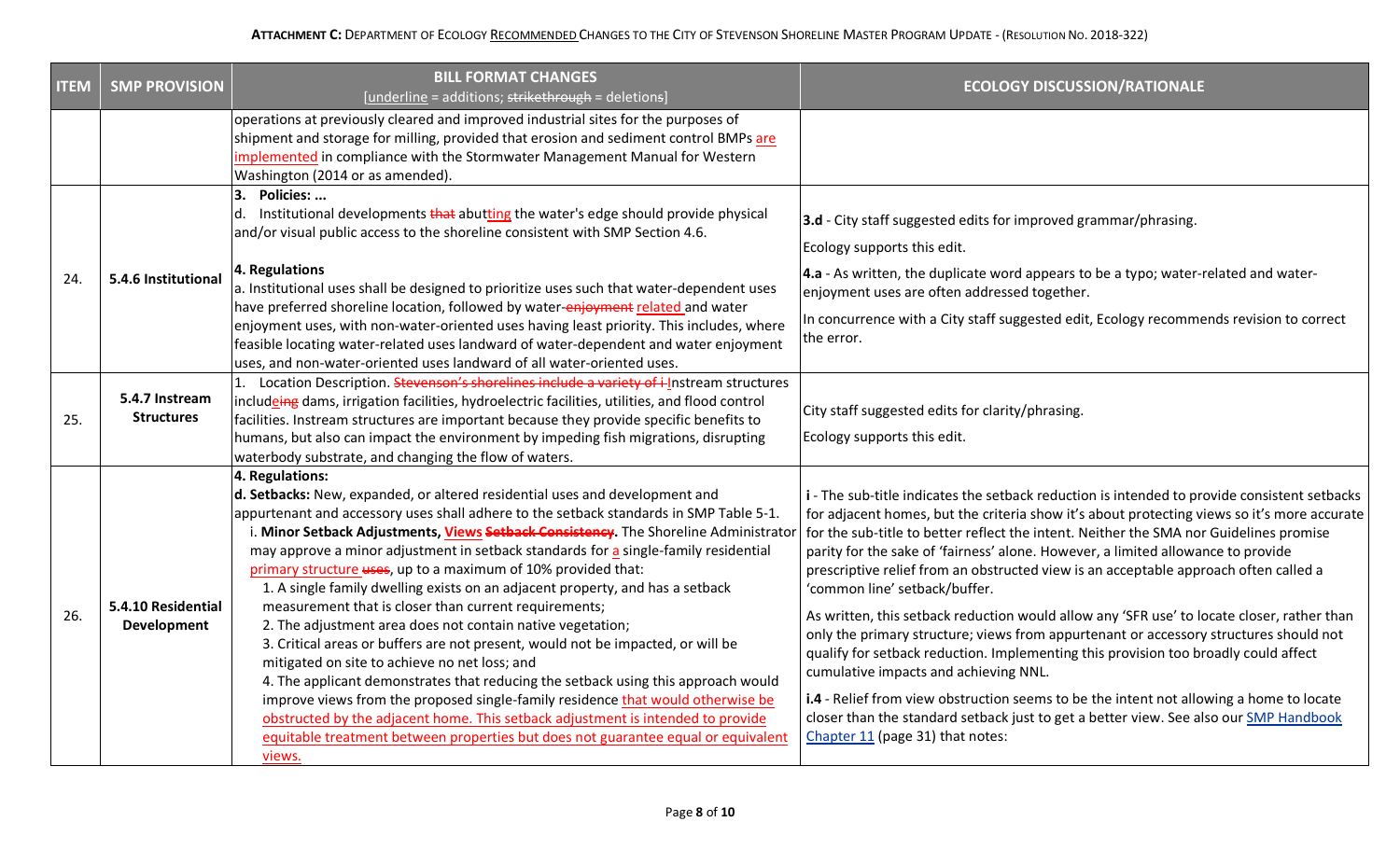| <b>ITEM</b> | <b>SMP PROVISION</b>                                               | <b>BILL FORMAT CHANGES</b><br>[underline = additions; strikethrough = deletions]                                                                                                                                                                                                                                                                             | <b>ECOLOGY DISCUSSION/RATIONALE</b>                                                                                                                                                                                                                                            |
|-------------|--------------------------------------------------------------------|--------------------------------------------------------------------------------------------------------------------------------------------------------------------------------------------------------------------------------------------------------------------------------------------------------------------------------------------------------------|--------------------------------------------------------------------------------------------------------------------------------------------------------------------------------------------------------------------------------------------------------------------------------|
|             |                                                                    |                                                                                                                                                                                                                                                                                                                                                              | The SMP should state that providing equitable treatment for the property owner does not mean<br>necessarily providing an equal or equivalent view.                                                                                                                             |
|             |                                                                    |                                                                                                                                                                                                                                                                                                                                                              | Ecology recommends revisions for clarification to avoid overly-broad implementation of<br>this provision to ensure NNL.                                                                                                                                                        |
|             |                                                                    |                                                                                                                                                                                                                                                                                                                                                              | See also Required Changes to 5.4.10 in Attachment B.                                                                                                                                                                                                                           |
|             |                                                                    |                                                                                                                                                                                                                                                                                                                                                              | As written, this provision doesn't accurately reflect WAC 173-26-231(3)(b):                                                                                                                                                                                                    |
| 27.         | 5.4.10 Residential<br>Development                                  | 4. Regulations:<br>g. Piers and Joint-use Docks. For new residential development of more than 2 sdwellings<br>occurring since the effective date of this SMP, single-user residential docks shall not be<br>permitted. Joint-use moorages may be allowed for such development pursuant to SMP<br>Section 5.4.3.                                              | Where new piers or docks are allowed, master programs should contain provisions to require<br>new residential development of two or more dwellings to provide joint use or community dock<br>facilities, when feasible, rather than allow individual docks for each residence. |
|             |                                                                    |                                                                                                                                                                                                                                                                                                                                                              | Ecology recommends revision for accuracy & clarity, consistent with WAC 173-26-<br>$231(3)(b)$ .                                                                                                                                                                               |
|             |                                                                    |                                                                                                                                                                                                                                                                                                                                                              | See also Required Changes to 5.4.10 in Attachment B.                                                                                                                                                                                                                           |
|             | 5.4.11<br><b>Transportation &amp;</b><br><b>Parking Facilities</b> | 3.<br>Policies.<br>When it is necessary to locate transportation facilities in shoreline areas, they should<br>be located where routes will have the least impact to shoreline ecological functions, will<br>not result in a net loss of shoreline ecological functions, and will not adversely impact<br>existing or planned water-dependent uses adversely | Revisions suggested by City staff for improved phrasing.                                                                                                                                                                                                                       |
| 28.         |                                                                    |                                                                                                                                                                                                                                                                                                                                                              | Ecology supports these edits.                                                                                                                                                                                                                                                  |
|             |                                                                    |                                                                                                                                                                                                                                                                                                                                                              | See also Required Changes to 5.4.11 in Attachment B.                                                                                                                                                                                                                           |
|             | 5.4.12 Utilities                                                   | 2. Applicability                                                                                                                                                                                                                                                                                                                                             | 2.c - This provision is internally inconsistent with SMP 2.5.1 Minor Project Authorizations<br>(MPA) that specifically notes:                                                                                                                                                  |
|             |                                                                    | c. This section applies to actions related to utility facilities which do not qualify as normal                                                                                                                                                                                                                                                              | • "the project is not exempt from compliance with this SMP" and                                                                                                                                                                                                                |
|             |                                                                    | repair and maintenance under SMP Section 2.5.                                                                                                                                                                                                                                                                                                                | • "5. An exemption from the state's SSDP process is not an exemption from compliance with the<br>SMA (RCW 90.58), this SMP, or any other regulatory requirements. To be authorized, all uses                                                                                   |
| 29.         |                                                                    | 3. Policies                                                                                                                                                                                                                                                                                                                                                  | and developments must be consistent with the policies and provisions of this SMP and the                                                                                                                                                                                       |
|             |                                                                    | Utility facilities should be located within existing transportation and utility rights-of-<br>way, easements, or existing cleared areas to the greatest extent feasible.                                                                                                                                                                                     | SMA. Exemptions must still comply with no net loss of ecological functions, which may require<br>mitigation even though the review activity is exempt from the state process.                                                                                                  |
|             |                                                                    |                                                                                                                                                                                                                                                                                                                                                              | 3 - Revision suggested by City staff for improved grammar/phrasing.                                                                                                                                                                                                            |
|             |                                                                    |                                                                                                                                                                                                                                                                                                                                                              | Ecology supports this edit.                                                                                                                                                                                                                                                    |
| 30.         | 7. Definitions                                                     | As used in this SMP, the words below have the meaning given here unless the context<br>clearly dictates otherwise. The definitions and concepts set forth under RCW 90.58.030,<br>WAC 173-26-020, WAC 173-20, WAC 173-22, and WAC 173-27-030 also apply, and in the<br>event of conflict the established definitions of statute and rule shall prevail.      | Ecology recommends revision to reference those terms defined by statute and rule as<br>applicable even if not defined in the SMP, consistent with WAC 173-27-030(19).                                                                                                          |
|             |                                                                    |                                                                                                                                                                                                                                                                                                                                                              | As related to this overall clarifying statement, City staff suggested a global change to add<br>the specific RCW/WAC citation to each term listed that is defined by RCW 90.58.030, WAC                                                                                        |